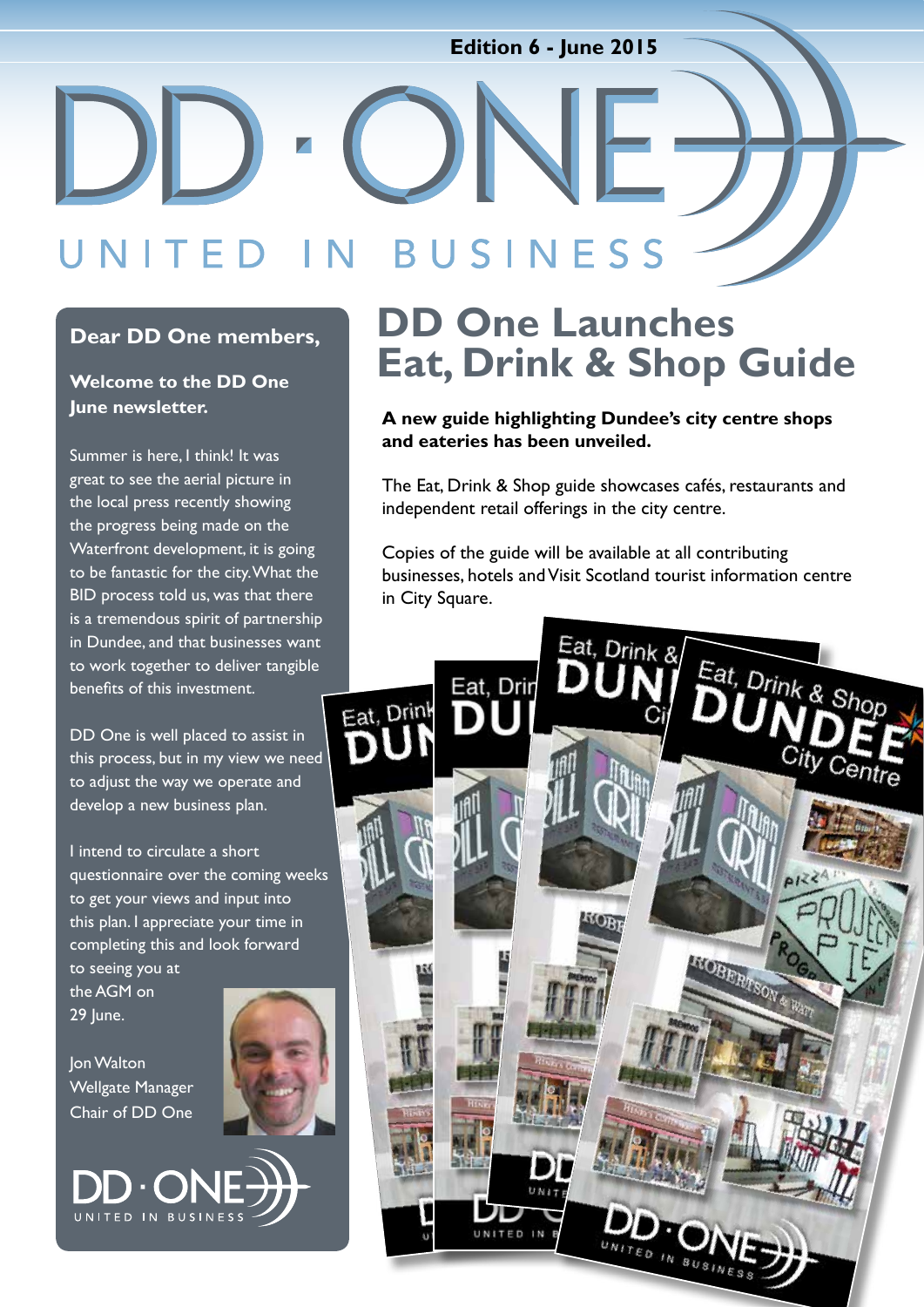### #takepridedundee

# Take Pride in Your City

Take pride in your...streets, parks, beach, woodlands, schools, neighbourhoods and communities

**Take Pride in Your City is the message that was unveiled at Dundee's highest point on 21 May as a new community campaign was launched.**

**Groups from across the city joined with Dundee City Council environment convener Councillor Craig Melville on top of The Law to encourage people to participate in the push to help keep the city clean.**

**The campaign aims to motivate city residents to help in the effort to prevent litter, dog fouling, chewing gum, fly-tipping and graffiti from blighting neighbourhoods.**

**Take Pride in Your City is designed to maintain and improve the city's record for cleanliness and persuade residents to support positive behaviour and attitudes to enhance the city's green reputation.**

**It will roll out across a number of areas including the City Centre, parks, woodlands, schools and communities over the next few months.**

**Take Pride in Your City will tap into the already strong network of groups and friends organisations which are working to support environmental efforts across Dundee including the DD One business group.**

#takepridedundee

**Take pride** in your Gardens

Dundee CHAN

**Take pride** in your ommunity

Dundee CHANGING

## **Take Pride in Your** Take pride in your...streets, parks, beach, woodlands, schools, neighbourhoods and communities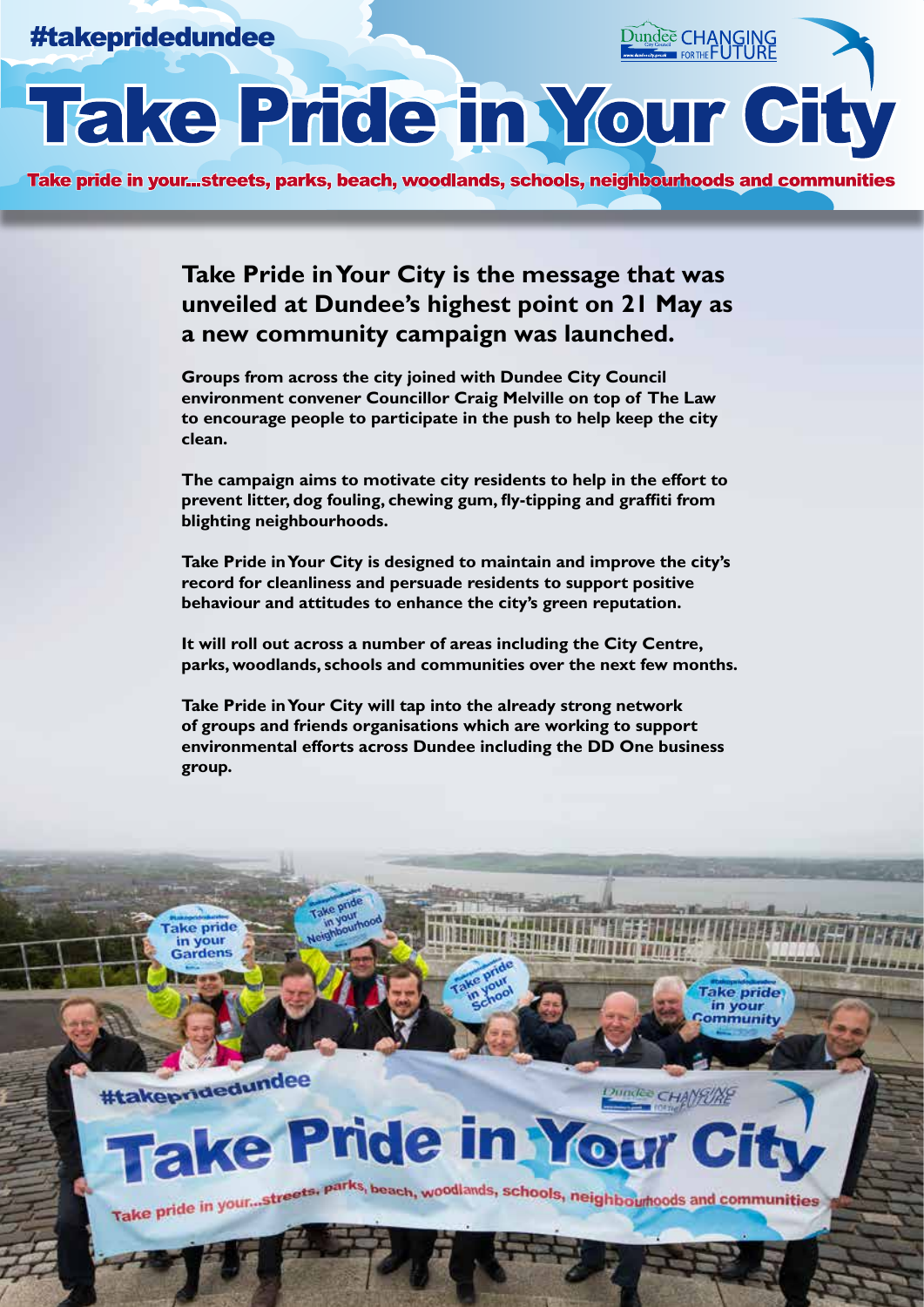### #takepridedundee

Dundee CHANGING

Take Pride in Your City

Take pride in your...streets, parks, beach, woodlands, schools, neighbourhoods and communities

### **Bear Bins Installed to Tackle Gum Problem**

Dundee City Council has installed Gummi Bear bins in the City Centre in a bid to encourage people to deposit their chewing gum responsibly.

The removal of chewing gum from the streets costs Dundee City Council in the region of £20,000 every year. Chewing gum takes five years to degrade and once hardened can only be removed by using special chemicals.

The first bin has been fitted to a lamp-post in High Street, across from City Square.

Councillor Craig Melville said, ''We have had quite a bit of a problem with chewing gum for a number of years.

''It costs a lot of money to power wash or scrape it off, and it looks unsightly.

''We will be looking at other hotspots, but that is the main area which we have identified as a problem.

"I would like to think that people will use them rather than just spitting gum out on the street, but we are asking people to change their habits.''



### Take Pride **Please don't feed the gulls**

**Dundee City Council Environment Department are urging City Centre visitors not to feed the gulls. Posters have been put up in key areas in the City Centre highlighting the problems caused by the gull population – littering, fouling and aggressive behaviour.**

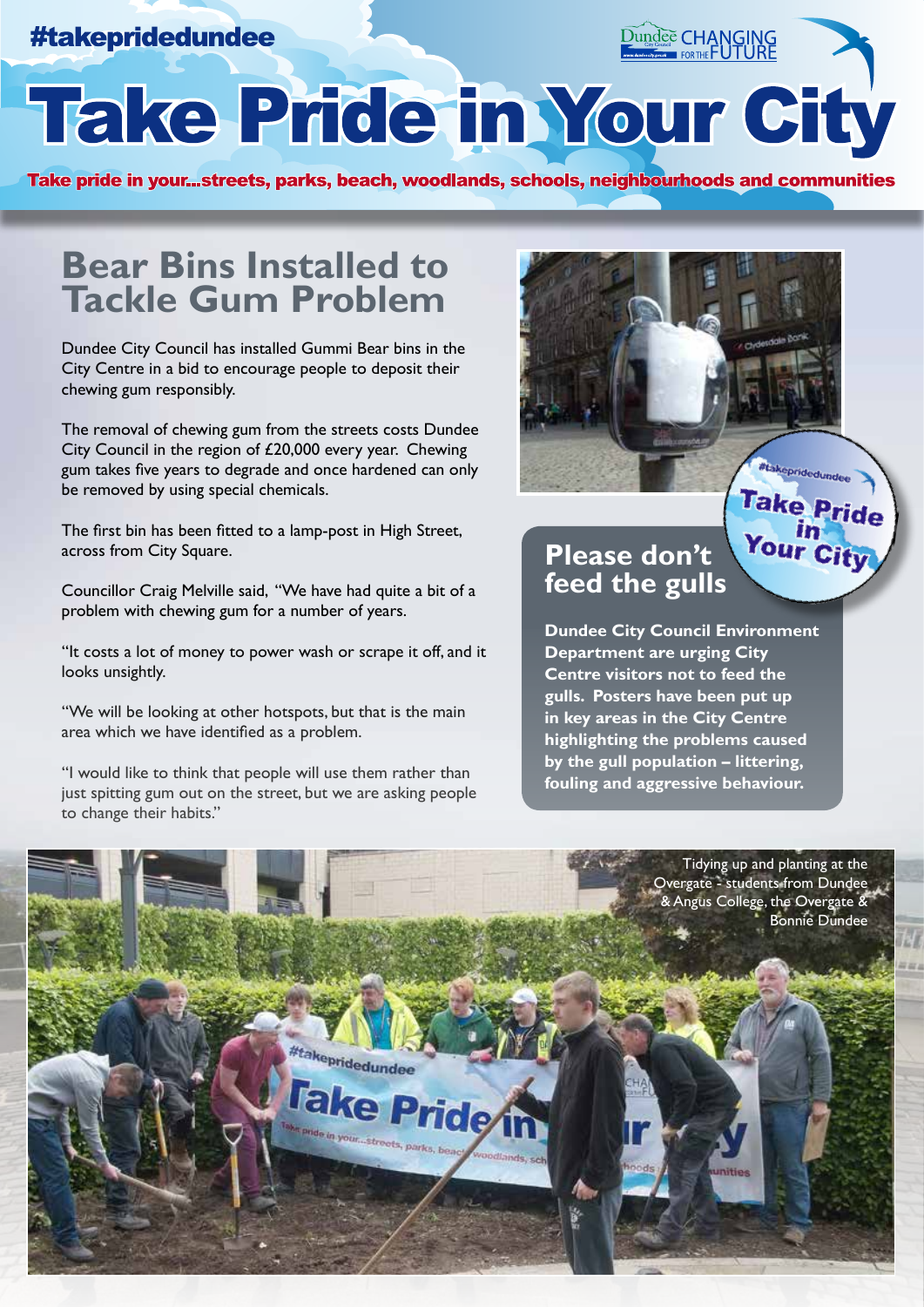## **Amsterdam Air Link**

be.com

**Flybe has applied to the Department of Transport for funding to establish a new Amsterdam Schipol route from Dundee.**



**The airline's bid has been shortlisted along with eighteen others for funding from the Regional Air Connectivity Fund.** 

**Dundee Airport operators HIAL are confident the route will develop and could deliver major benefits for the City.**

**The successful routes are due to be announced in July.**

## **Experts in City for BioDundee Conference**

Life Sciences experts from all over Europe gathered in Dundee at the start of June to discuss innovations in collaborative healthcare.

Hundreds of delegates attended the 15th annual BioDundee Conference at the West Park Centre. Among the speakers was Professor Julian Blow, Dean of Research for Life Sciences, University of Dundee; Shona Robison MSP, Cabinet Secretary for Health, Wellbeing and Sport, Dr Glenn Crocker MBE, CEO BioCity and Dr Gemma Estrada, Managing Director at Barcelona Clinical Trials Platform.

The BioDundee Conference is a collaborative event created by the Life Sciences community which brings together key people in the sector to present and discuss key aspects of the industry and also showcase examples of excellence and best practice across Scotland. Among the topics discussed was precision medicine, regenerative medicine and cell therapy, finance and innovation. The conference brings in more than £144,000 to the Dundee economy.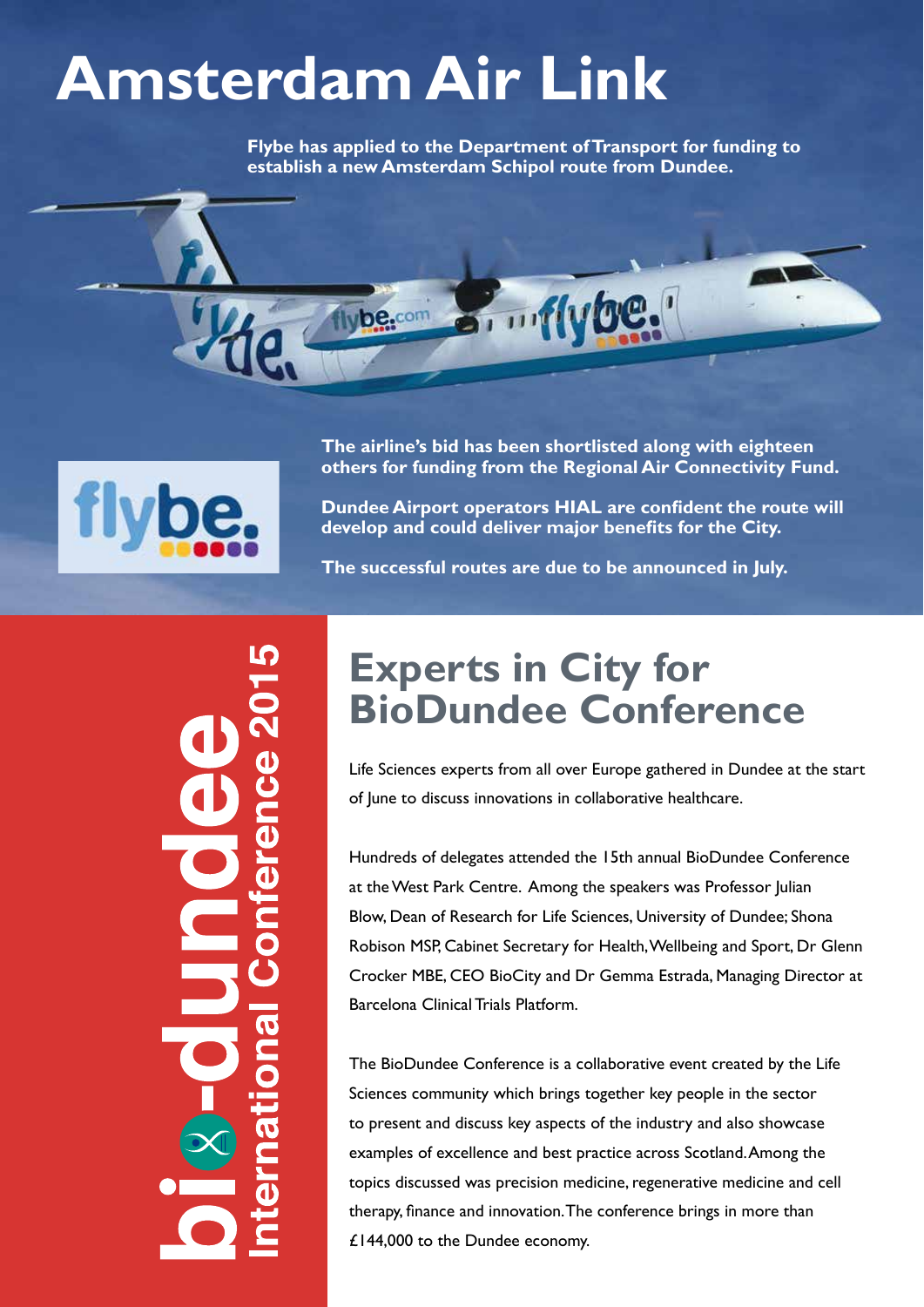## **Safe Place**

**The RANK Foundation will contribute £90,000 over three years to develop the Safe Place scheme in Dundee City Centre.** 



**The Safe Place scheme will assist people in distress or with vulnerabilities or learning difficulties in the City Centre and provide a Safe Place for them to go. Window stickers will be placed in participating shops and businesses. Cards will also be carried by vulnerable members of the community with useful contact numbers.**

**The City Centre Safe Place scheme will be officially launched on Wednesday 24 June at a Civic Reception in City Chambers.** 

## **Waterfront Wine Bar**

**A new wine bar is set to open in the premises formerly known as Legends in Dundee City Centre's Dock Street.**

**Patrick Rhode, owner of Aitkens Wine, has taken over the lease and is set to open on 19 June. He said, ''Owning the two shops already, this is a natural progression to what I'm doing.** 

**''I have a good experienced manager and assistant manager and we will recruit another five members of staff who will be focused on wine. Through my other businesses we already have a 1500 strong customer database and I know the demand is there for this venture.''**

## **Congratulations Quirky Coo**

**City Centre retailer Quirky Coo has been nominated for Best Greeting Card Retailer Newcomer in the Northern area of the RETAS which recognise the best greeting card retailers across the UK.** 

**The winners will be announced at a ceremony in the Dorchester Hotel on 8 July.** 



## **New Bus Fleet for Dundee**

**Stagecoach has invested £3.5 million into upgrading the Number 73 bus route that links Dundee City Centre with Ninewells Hospital, Monifieth, Carnoustie and Arbroath.**

**A fleet of 18 new diesel and electric powered hybrid double decker buses have been introduced on the route – a step that will see a 30% reduction in carbon emissions.**

**Andrew Jarvis, Managing Director, said,**

**''Our investment shows we're not only committed to improving public transport in Dundee, we're also determined to reduce our overall environmental impact.''**

### **Dundee Chosen for £120 Million Film Studio?**

**Dundee has been identified as the preferred location for a £120 million major purpose built film studio and entertainment complex.**

**A consortium of developers is understood to have earmarked a site to the north west of the City with formal planning consultations already underway.**

**Martin Cherry, managing director of consortium member Bannerman Technology said,** 

**''Dundee is the right place at the right time. The city is undergoing major regeneration around the new V & A so this development will capitalise on the attention that is attracting.**

**''This development will drive significant economic development for the city and Dundee City Council's planning and economic development teams are being highly supportive.''**

**The studio development will incorporate state-of-the-art and environmentally friendly studios with multiple sound stages.**